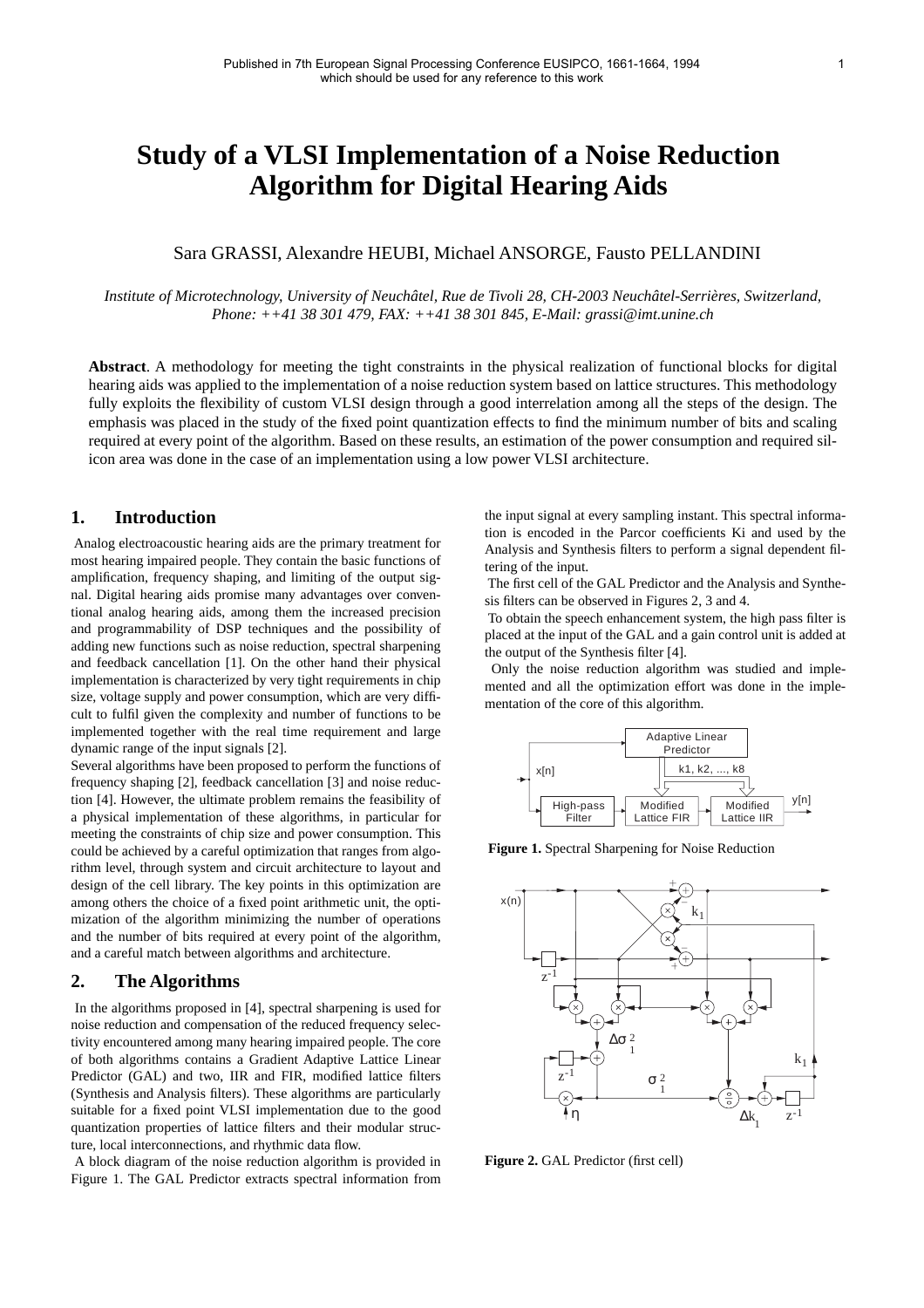

**Figure 3**. Analysis Filter



**Figure 4.** Synthesis Filter

### **3. High Level Simulation**

 A high level simulation of the noise reduction algorithm was done first to determine the optimal parameters  $(γ, β$  and  $η)$  and then to use this implementation as reference system for further simplification and optimization.

 All the functional blocks were coded in C language as Matlab functions. Other functions were written to allow high quality DA conversion, loading speech files in a data vector and running programs on a DSP56001 as Matlab functions. Within Matlab, the algorithms can be tried with different parameters and the signals involved can be analyzed, displayed and played to have an immediate feedback of the effect of any change in the system.

 A set of 15 files recorded at 8 kHz, 16 bit precision, and the 6300 files from the TIMIT database [5] converted to 8 kHz were used as input. These files were scaled to the range  $[-1, +1)$  and their precision reduced to simulate a 12 bit AD converter. The set of 15 files was used to define the first choice of the number of bits of each quantizer. This choice was tuned by processing some (usually 100) files chosen at random from the TIMIT database, and systematic testing on all the files available was done in some cases such as overflow search.

# *3.1 Measure of Performance*

 The high level implementation of the algorithm using double precision floating point arithmetic is used as reference system.

 To measure the performance of a modified system, its output is compared with the output of the reference system using SNR measures. In this context, the output of the reference system is the "non-noisy" signal and the "noise" is the difference between the output of the modified system and the output of the reference system.

 An SNR of 15 dB or more means that the transfer function of the Analysis-synthesis filter of both systems do not differ significantly and the outputs of both systems cannot be distinguished in listening tests.

### *3.2 Real Time Implementation*

 A first implementation of the noise reduction algorithm was done on a DSP56001 for checking real time feasibility and identifying which functional blocks are more time-consuming in view of a possible simplification. These observations are summarized in Table 1 for a system of order 8 with a sampling frequency of 8

kHz and clock frequency of 20 MHz. A uniform precision of 24 bit was used throughout the whole system. The serious degradations observed in the performance motivated a more detailed study of the quantization effects.

 The computational load of the division was 63% of the time available, therefore a particular effort will be done in the simplification of this operation.

| Function  | #Cycles | %   | Remarks                  |
|-----------|---------|-----|--------------------------|
| GAL       | 682     | 82  | Division:63%             |
| Synthesis | 76      |     |                          |
| Analysis  | 78      |     |                          |
| Total     | 836     | 100 | 33% of time<br>available |

**Table 1.** Computational load for first DSP56001 implementation

### **4. Simplified Division**

 There is no divide operation in the low power architecture previewed for the final implementation. Also, since the division is a less frequent operation (1 division per 12 multiplications), it is not efficient to implement a full division as a special unit.

 GAL algorithms where the division is replaced with a multiplication by a small constant do not yield the fast convergence independently of the input signal level required for good speech enhancement results. A reasonable compromise is the approximation of the divisor by a power of two.

 The measured SNR between the output of a system with simplified division (but otherwise no other change with respect to the reference system) and the reference system was more than 20 dB. This result shows that the simplified division is feasible.

# **5. Quantization Effects**

 Before a VLSI implementation is actually made, a simulation of the system in operating conditions is mandatory, especially realising that the needed word-length determines the size and power consumption of the final implementation.

 The effects of a two's complement fixed point arithmetic were included in the high level simulations by placing quantizer operators at different points of the algorithms. Each quantizer is completely defined by its rounding policy and its number of integer bits (NI) and number of fractional bits (NF). An example of the C code for a quantizer with sign-magnitude truncation and its placing in the Analysis filter is given in the Appendix. The place of the quantizers as well as their rounding policy is determined at the moment of compilation, whereas the number of bits of each quantizer is chosen at run time together with other parameters of the algorithms and the input signal. The value of an overflow counter for each quantizer is returned at the end of the simulation.

# *5.1 Parameters of the System*

The interesting values of  $\gamma$  and  $\beta$  are in the ranges (0.90, 0.99) and (0.10, 0.50) respectively. These parameters were quantized to 12 bit. The effect of this quantization is negligible and was included in the reference system for the remaining of the study. All the simulations were done using values in these ranges and the results obtained hold under these conditions. The system was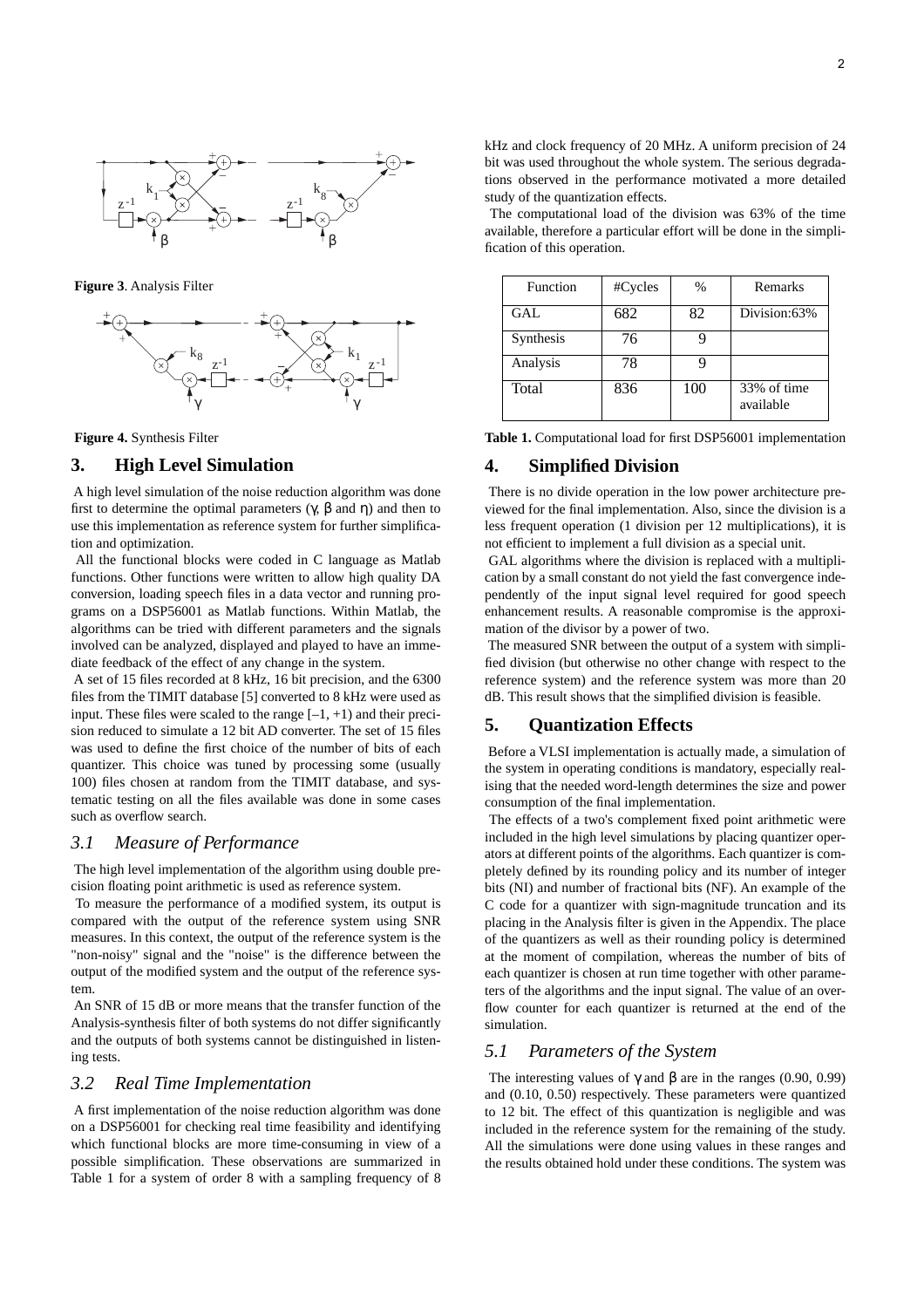more sensitive to modifications when  $\gamma = 0.99$ .

When  $\eta$  is in the range (0.98, 0.985) the GAL algorithm performed well for all input signals. A value of 0.9805 yields to an efficient implementation as explained in section 5.3.

# *5.2 The Optimized System*

 The target architecture for the final VLSI implementation is a low power architecture described in [6,7]. The placing of the quantizers and their rounding policy was influenced by the characteristics of the arithmetic unit available in the target VLSI architecture. The place of the quantizers can be observed in Figures 5, 6 and 7. The chosen rounding policy is sign-magnitude truncation.

 The number of bits of each quantizer is also influenced to some extent by the final target architecture: the word-length of the multiplier must be a multiple of four and the word-length of the accumulator is twice the word-length of the multiplier.

 The chosen values for the number of bits of the quantizers is given in Table 2. The measured SNR between the output of the quantized system and the reference system was more than 20 dB. A system with both quantizers and simplified division gives more

than 15 dB of SNR when compared to the reference system.

| # bits | q1 | q2 | q3 | q4 | q5 |
|--------|----|----|----|----|----|
| NI     |    |    |    |    |    |
| NF     | 14 | 25 | 25 | 15 |    |

**Table 2.** Number of bits for each quantizer



**Figure 5.** Ouantizers in the GAL Predictor

## *5.3 Implications for the VLSI Implementation*

 From the point of view of the word-length requirements we could divide the circuit into two sections. These two sections will be implemented using two different hardware units.

 The first section corresponds to the dashed box shown in Figure 5 and contains the power estimation recursion and the division. This section requires higher dynamic range (although not necessarily higher precision). It contains the two most critical operations of the system which are the long-word (32 bit) multiplication by η and the long-word computational expensive division. Using a fixed choice of  $\eta = 0.9805 = 1 - 2^{-6} - 2^{-8}$  and the simplified division yields to an efficient implementation on a dedicated unit that contains a 32 bit adder, and the logic for the approximation of the power estimation by a power of two. The multiply accumulate is

substituted by three additions and two hard-wired shifts.

 The second section corresponds to the rest of the GAL algorithm together with the Analysis and Synthesis filters. The wordlength requirements of this section are met by 16 bit multipliers with 32 bit adder-accumulators.





k z-1 γ q3 q5 q5  $\alpha$ 

**Figure 7.** Quantizers in the Synthesis filter

# *5.4 Implications for the DSP56001 Implementation*

 In Table 2 is observed that, at some points of the algorithm, the minimum word-length required exceeds the uniform 24 bit word-length used in the first DSP56001 implementation. Seven steps of normalization and denormalization were added at these points to extend the dynamic range of the temporal registers of the DSP56001. The computational load of the GAL was almost doubled as observed in Table 3, but the real time constraint is still met. The Analysis and Synthesis blocks were left unchanged but a 6-bit scaling is included at the input of the Synthesis filter to compensate the amplification introduced by this block. Each functional block was coded separately on DSP56001 assembler code and simulated in C language (including the effects of the arithmetic used in the DSP56001). Both implementations gave exactly the same results allowing the verification of the accurateness of the simulations.

 The output of this second DSP56001 implementation is virtually equal to the output of the reference system, with measured SNR of more than 80 dB. Systematic search on the TIMIT database showed no overflows. From a practical point of view, the DSP implementation was a good trial of the results obtained in the study of the quantization effects.

| <b>Function</b> | #Cycles | $\%$ | Remarks                  |
|-----------------|---------|------|--------------------------|
| Decorrelator    | 1530    | 91   | Division:31%             |
| Synthesis       | 76      | 4.5  |                          |
| Analysis        | 78      | 4.5  |                          |
| Total           | 1684    | 100  | 67% of time<br>available |

**Table 3.** Computational load for second DSP56001 implementation

### **6. VLSI Implementation**

 An implementation of the optimized system was done using the target low power VLSI architecture which is described in [6]. The architecture takes advantage of the regularity of the algo